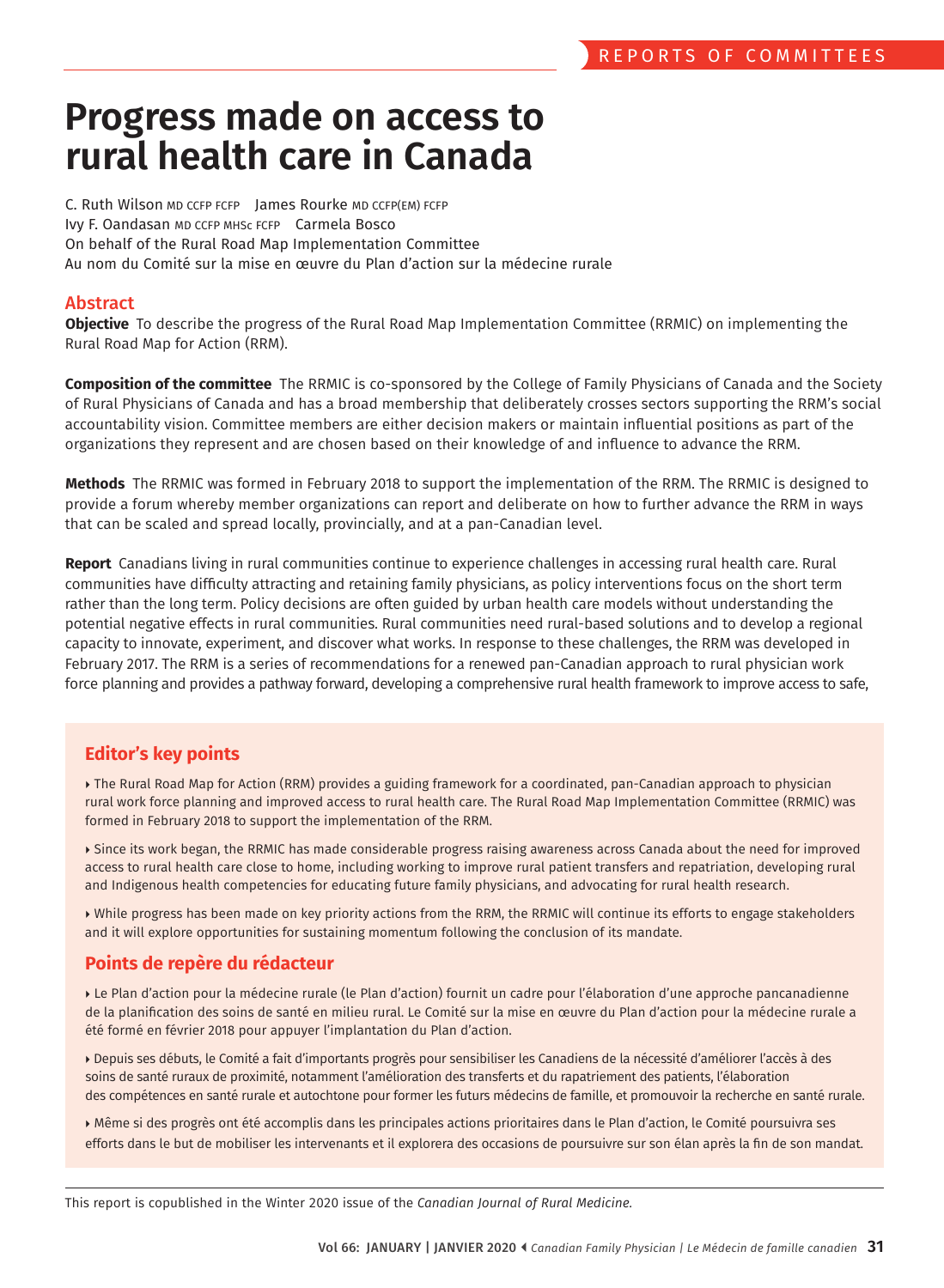high-quality health care for rural Canadians close to home. While considerable progress has been made by the RRMIC on key priority actions from the RRM, much work still needs to be done through collective and collaborative efforts as well as partnerships among stakeholders such as leaders, health care providers, administrators of health care institutions, and those who work and live among and provide care for rural populations, as well as rural communities themselves. Collaborative partnerships and commitments from all key stakeholders will be critical to addressing national and regional health work force needs in order to ensure equitable access to health care for rural Canada.

## Progrès réalisés dans l'accès aux soins de santé ruraux au Canada

## Résumé

**Objectif** Décrire les progrès réalisés par le Comité sur la mise en œuvre du Plan d'action pour la médecine rurale dans l'implantation du Plan d'action pour la médecine rurale (le Plan d'action).

**Composition du comité** Le Comité est co-parrainé par le Collège des médecins de famille du Canada et la Société de la médecine rurale du Canada. Il est formé d'une grande diversité de membres de différents secteurs qui appuient la vision de responsabilité sociale adoptée dans le Plan d'action. Les membres du comité sont des décideurs ou occupent des postes d'influence dans les organisations qu'ils représentent, et ils sont choisis en fonction de leur connaissance du Plan d'action et de l'influence qu'ils peuvent exercer pour le faire progresser.

**Méthodes** Le Comité a été formé en février 2018 pour appuyer la mise en œuvre du Plan d'action. Il est conçu de façon à offrir un forum où les organisations membres peuvent présenter des rapports et délibérer de façons de faire progresser davantage le Plan d'action afin qu'il puisse être adapté et appliqué à l'échelle locale, provinciale et pancanadienne.

**Rapport** Les Canadiens qui vivent dans les communautés rurales continuent d'éprouver des difficultés à accéder à des soins de santé. Les communautés rurales ont des difficultés à attirer et à retenir des médecins de famille, puisque les politiques sont davantage axées sur le court terme plutôt que sur le long terme. Les décisions stratégiques sont souvent guidées par des modèles urbains de soins de santé, sans tenir compte des effets négatifs potentiels sur les communautés rurales. Les communautés rurales ont besoin de solutions adaptées à leur milieu, et elles doivent développer les capacités régionales nécessaires pour innover, expérimenter et trouver ce qui fonctionne.

Le Plan d'action a été élaboré en février 2017 dans le but de relever ces défis. Il contient une série de recommandations visant à renouveler l'approche pancanadienne en matière de planification des effectifs de médecins ruraux; il propose une marche à suivre, élaborant un cadre exhaustif de santé rurale afin d'améliorer l'accès à des soins de santé sécuritaires, de grande qualité et de proximité pour les Canadiens en milieu rural. Même si des progrès considérables ont été accomplis il reste encore beaucoup de travail à faire. Il faut des efforts collectifs et collaboratifs, de même que des partenariats entre des intervenants comme les dirigeants, les professionnels de la santé, les administrateurs d'établissements de santé, ainsi que ceux qui vivent et travaillent auprès des populations rurales et les soignent, sans compter les communautés rurales elles-mêmes. Des partenariats collaboratifs et l'engagement de toutes les principales parties prenantes seront essentiels pour répondre aux besoins nationaux et régionaux en effectifs de professionnels de la santé afin d'assurer un accès équitable aux soins de santé pour les Canadiens en milieu rural.

**Example 18 Separations in Canada are generally older,**<br>less affluent, and sicker. Almost one-fifth of Canadians (18%) live in rural communities, but<br>they are served by only 8% of the physicians practising less affluent, and sicker. Almost one-fifth of Canadians (18%) live in rural communities, but they are served by only 8% of the physicians practising in Canada.<sup>1,2</sup> These communities face ongoing challenges in recruiting and retaining family physicians and other health care professionals. Considerable systemic change is needed to improve Indigenous health given the persistent inequity and inaction across the health system that the Truth and Reconciliation Commission of Canada identified. People in rural areas face more difficult access to health care than their urban counterparts, and when they do access health care they have poorer outcomes.3

There is little evidence-based rural health care planning at the national and provincial levels to provide direction. Policy decisions are too often guided by urban health care models without understanding the potential negative effects in rural communities. Rural communities need rural-based solutions and to develop regional capacity to innovate, experiment, and discover what works. An opportunity exists to narrow health disparities by providing care closer to home. Rural communities need an effective health care system with a stable work force. The time for solutions is now.

## Composition of the committee

The Rural Road Map Implementation Committee (RRMIC) was formed in February 2018 to support the

*<sup>\*</sup>Rural* is defined as those communities that are geographically located in rural and remote regions of Canada including those distinctly or partly populated by Indigenous people.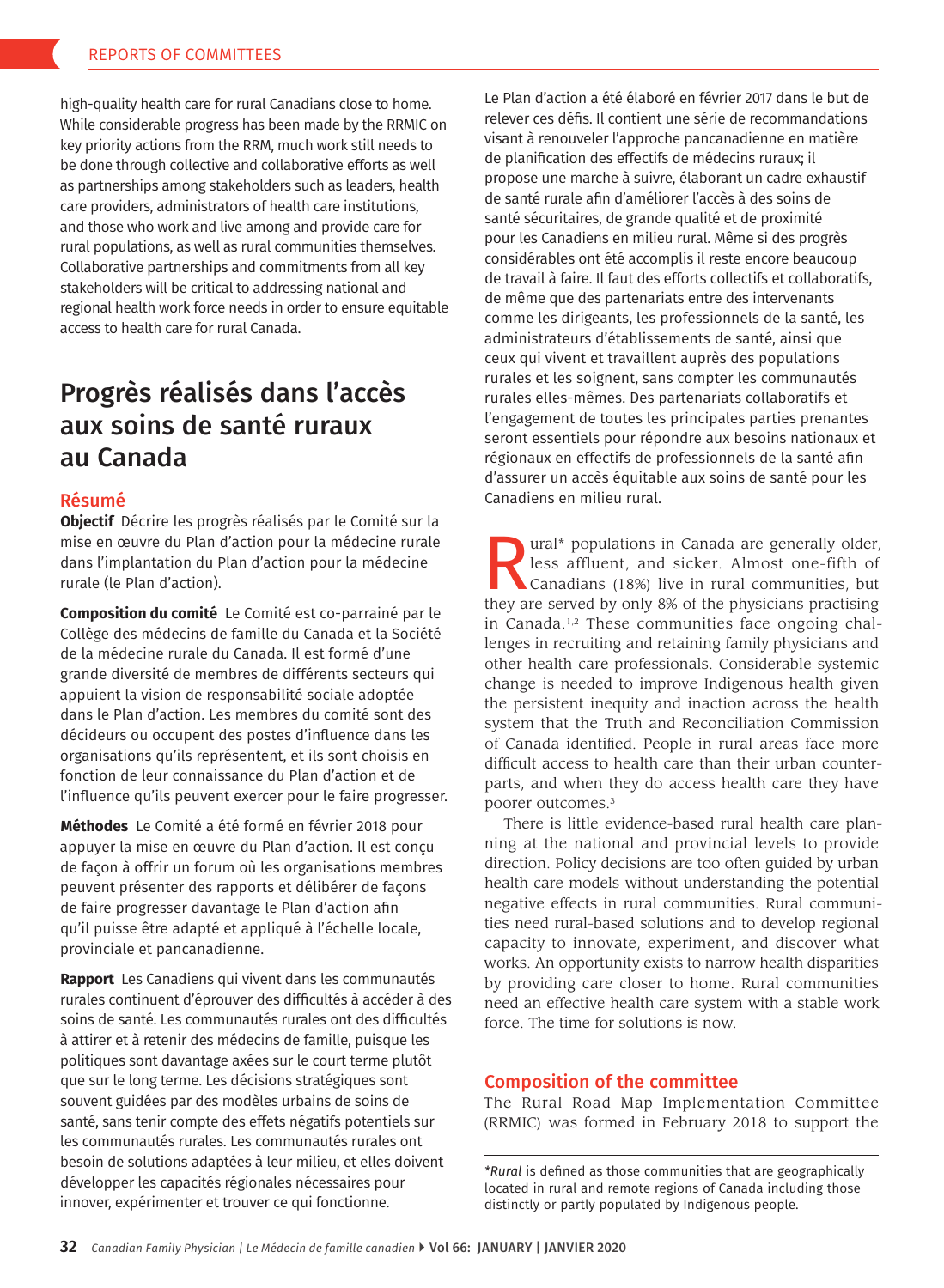implementation of the Rural Road Map for Action (RRM).4 The RRMIC is co-sponsored by the College of Family Physicians of Canada (CFPC) and the Society of Rural Physicians of Canada and has a broad membership that deliberately crosses sectors supporting the RRM's social accountability vision. Committee members (Box 1) are either decision makers or maintain influential positions as part of the organizations they represent and are chosen based on their knowledge of and influence to advance the RRM.

## Methods

The RRMIC provides a mechanism to connect with the more than 300 individuals and organizations that were involved in the development of the RRM. The RRMIC is designed to provide a forum whereby members can report and deliberate on how to further advance the RRM in ways that can be scaled and spread locally, provincially, and at a pan-Canadian level.

#### **Box 1.** Rural Road Map Implementation Committee membership

#### Executive

- Dr C. Ruth Wilson (CFPC, Co-chair)
- Dr James Rourke (SRPC, Co-chair)
- Dr Margaret Tromp (SRPC President)
- Dr Shirley Schipper (CFPC President)
- Dr Francine Lemire (CFPC Executive Director and Chief Executive Officer)
- Dr Gabe Woollam (SRPC President-Elect)

#### Members (organizations)

- Mr Jean Bartkowiak (HealthCareCAN)
- Mr Neil Drimer (Canadian Foundation for Healthcare Improvement)
- Dr Rick Fleet (rural emergency medicine at Laval University)
- Dr Douglas Hedden (Royal College of Physicians and Surgeons of Canada)
- Dr Brian Geller (Canadian Association of Emergency Physicians)
- Dr Alexandra King (Cameco Chair in Indigenous Health, University of Saskatchewan)
- Dr Roy Kirkpatrick (rural specialist, Royal College of Physicians and Surgeons of Canada)
- Ms Jennifer Kitts (Canadian Medical Association)
- Dr Darlene Kitty (Indigenous Physicians Association of Canada)
- Ms Jean Lawson (Federation of Canadian Municipalities)
- Mr Bryan MacLean (Canadian Association of Staff Physician Recruiters)
- Ms Sarah Nolan (Canadian Nurses Association)
- Dr Preston Smith (Association of Faculties of Medicine of Canada)
- Dr David Snadden (Chair of Rural Health, University of British Columbia)
- Ms Michelle Pavloff (Canadian Association for Rural and Remote Nursing)

CFPC—College of Family Physicians of Canada, SRPC—Society of Rural Physicians of Canada.

#### Report

*Rural Road Map for Action.4* Responding to the disparities faced by rural populations, the RRM (Figure 1) was developed by Advancing Rural Family Medicine: The Canadian Collaborative Taskforce<sup>5</sup> and released in February 2017. The RRM provides a guiding framework for a pan-Canadian approach to physician rural work force planning as well as improved access to rural health care. Its premise is that all stakeholders from different components of the health care and education systems must work collaboratively and collectively. While the RRM focuses on the health work force, it recognizes that all stakeholders play an important role in delivering health care in rural Canada.

The RRM uses a social accountability approach to sharing solutions, and those targeted for action are stakeholders identified as "Pentagram Partners" (Figure 2).<sup>6</sup> Each of the partners has a role to play in the implementation of the RRM. By understanding who is responsible for what, the RRM aims to provide a pathway to help support a pan-Canadian, coordinated approach to enhancing rural access to health care.

The RRM addresses Indigenous health needs by generating a multistakeholder rural health care strategy that includes the participation of Indigenous people to benefit these communities in rural Canada. Increasing the number of Indigenous health care professionals trained in Canada, improving the retention of health care professionals within rural Indigenous communities, and

**Figure 1.** Rural Road Map for Action

## **The Rural Road Map for Action: Directions**



The Rural Road Map for Action is a series of 20 recommendations for a renewed approach to rural physician work force planning. The 20 recommendations fall under 4 directions that provide a pathway toward developing a comprehensive rural framework for strengthening the rural Canadian physician work force. Within the context of team-based environments, it is expected that health care providers will have the competencies and skills to provide high-quality and culturally safe care in rural Canada. The recommendations call for collective action with outcomes that are measurable, sustainable, and impactful.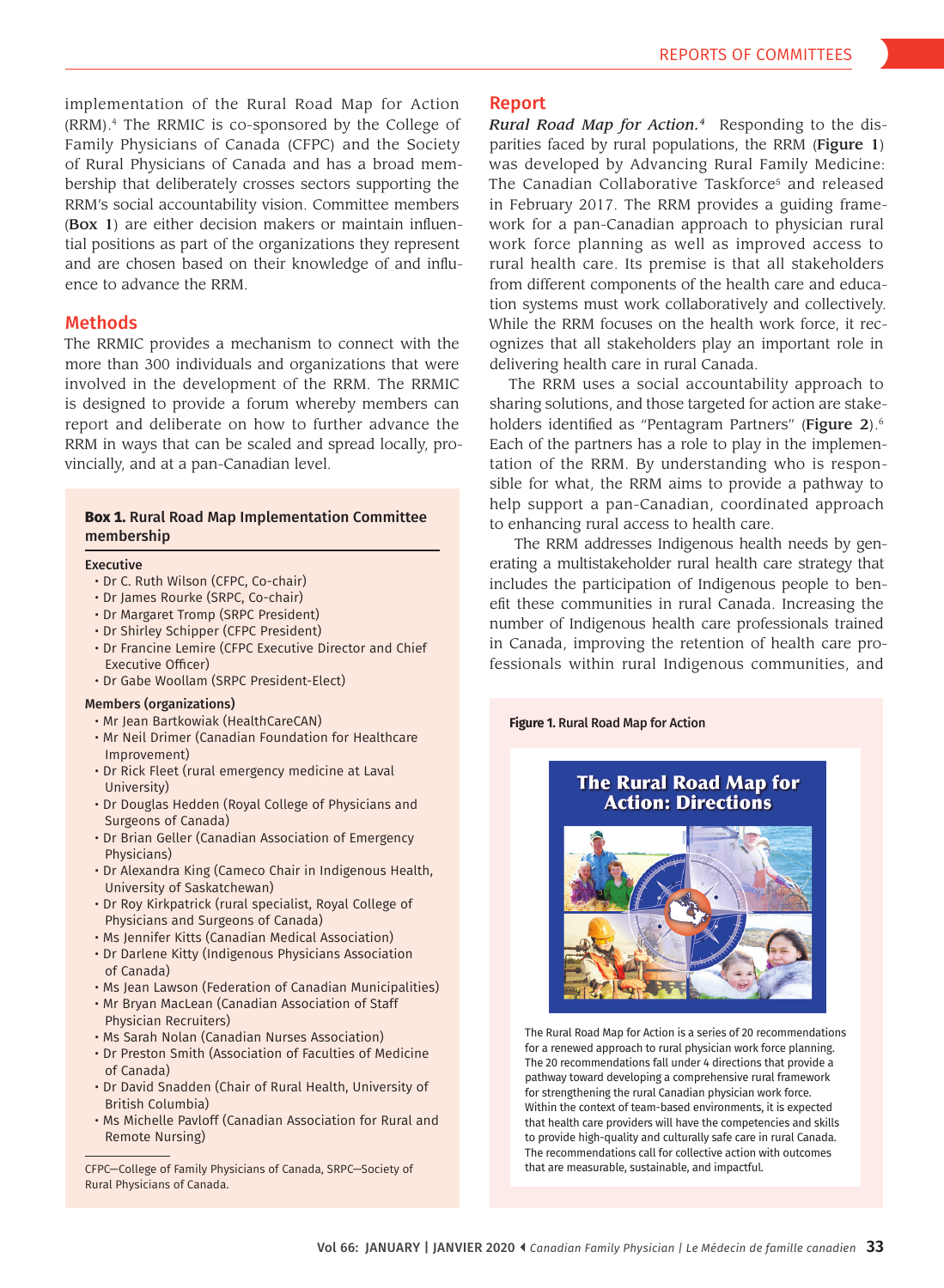



providing cultural safety training for all health care professionals are ways to achieve success. The RRM aligns with the commitment to renew relationships with Indigenous peoples through respect, cooperation, and partnership.

*Rural Road Map Implementation Committee as catalyst.* Rural populations still do not have equitable access to health care services. Rural communities continue to face challenges in recruiting and retaining family physicians and other health care professionals. Several provincial programs have attempted to address these issues, but a comprehensive and cohesive pan-Canadian long-term strategy to support rural physician recruitment and retention is not yet in place. It became clear that a catalyst was necessary to push for the needed changes identified in the RRM.

The RRMIC strongly feels that collaboration is important to the successful implementation of the RRM. Stakeholders, including government leaders, have an essential role to play in identifying opportunities to share information about progress made and in providing advice to advance education, policy, practice, and research activities related to rural health care in Canada. As a result, relationships can be strengthened between rural family physicians, other specialists, and other health care providers and rural communities through the creation of networks of care that improve access and positively influence physician retention.

The RRMIC's goal is to enhance access to care for people living in rural Canada. It proposes a pan-Canadian strategy through the RRM for provinces and territories, educators, administrative leaders, policy makers, health care professionals, all levels of government, and communities to use to enable equitable access to health care.

*Progress to date.* Since its work began, the RRMIC has made considerable progress raising awareness across Canada about the need for improved access to rural health care close to home, as highlighted in the following key priorities.

*Rural patient transfer and repatriation (RRM Action 11):* A national advisory group was established in July 2019 representing the Health Standards Organization, Accreditation Canada, HealthCareCAN, the Royal College of Physicians and Surgeons of Canada, the Canadian Institute for Health Information, the CFPC, and the Society of Rural Physicians of Canada. The group's focus is developing an approach to improving rural patient transfers and repatriation between rural and urban centres through enhanced hospital standards and better transport coordination among facilities and across jurisdictions.

*Rural and Indigenous health competencies (RRM Action 3, Action 5):* In July 2018 the CFPC disseminated its approved rural competencies to advance rural education to support the development of family physicians ready to practise in rural Canada.<sup>7</sup> This resource is a guide to inform rural family medicine curricula and assessment. In April 2019 an invitational symposium was held in Niagara Falls, Ont, with Indigenous health leaders and educators across medical schools and from the CFPC, the Royal College, the Association of Faculties of Medicine of Canada, and the Indigenous Physicians Association of Canada. The goal of the symposium was to develop an action plan for a collaborative approach to competencies to enhance Indigenous health in response to the Truth and Reconciliation Commission of Canada. Following the symposium, Indigenous health physician leaders convened in the fall of 2019 to develop a work plan and business case based on the symposium report.

*Rural health research (RRM Direction 4):* In August  $2018$  a pre-budget submission<sup>8</sup> was made to the federal government to enable rural and remote communities to carry out rural health research through the use of infrastructure funding. In June 2019 the Canadian Institutes of Health Research announced that it is undertaking a strategic planning consultation with input from stakeholders across Canada. As a participant in the consultation process, the RRMIC has corresponded with rural health researchers across Canada encouraging their participation in the Canadian Institutes of Health Research consultation and has advocated for rural health research funding in order to reflect the realities of rural health care.

The RRMIC members are also working on individual activities with key stakeholders on actions that are highlighted in Table 1, which contains a scorecard that describes each of the RRM actions and their implementation status as of the summer of 2019.

Collaborative efforts have also been made with the RRMIC and various organizations, such as the following:

• the Federation of Medical Regulatory Authorities of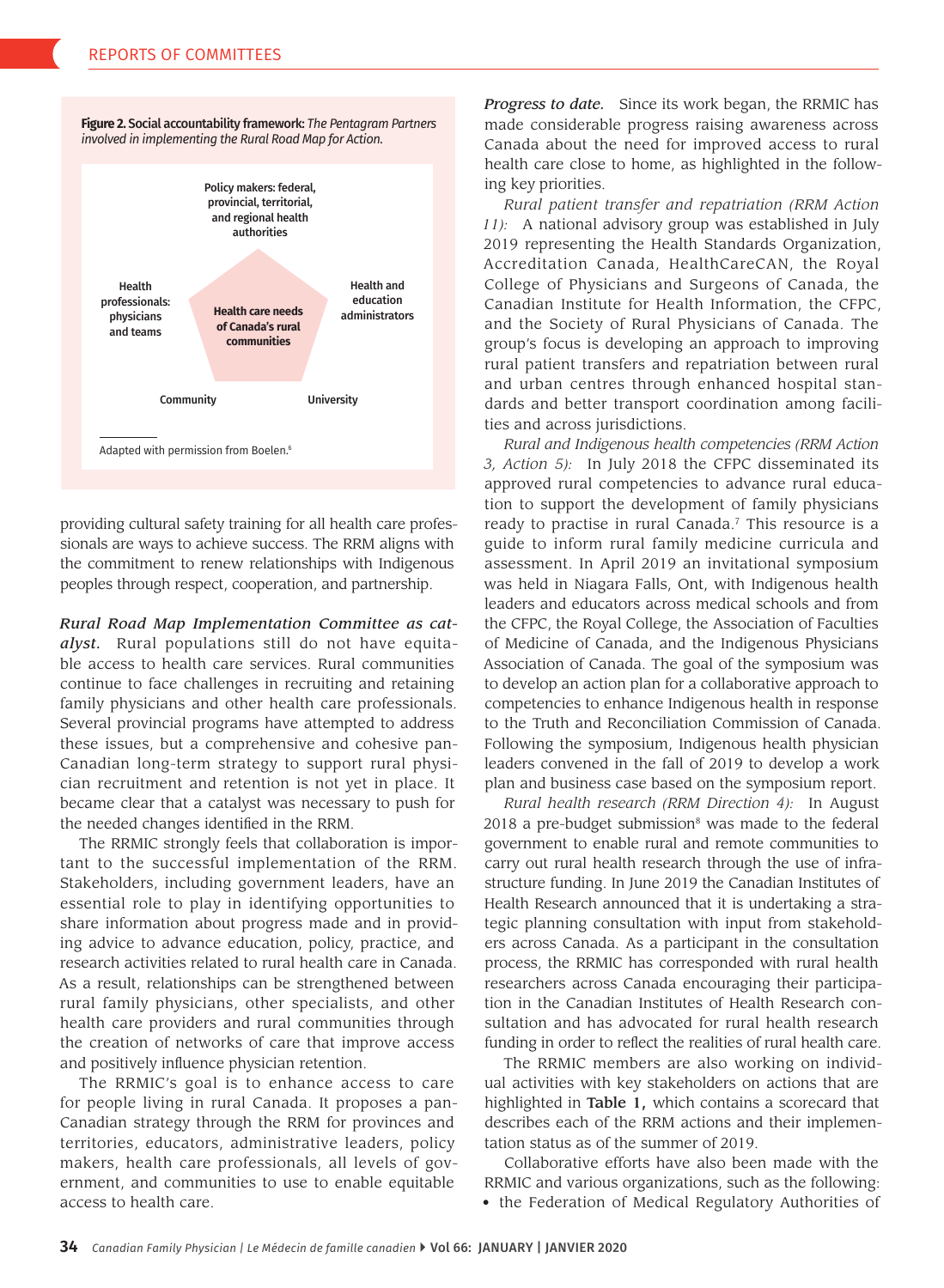| Table 1. Uptake of the Rural Road Map for Action                                                                                                                                                                                                                                                                                                                                                                                        |                |                                                      |
|-----------------------------------------------------------------------------------------------------------------------------------------------------------------------------------------------------------------------------------------------------------------------------------------------------------------------------------------------------------------------------------------------------------------------------------------|----------------|------------------------------------------------------|
| <b>ACTIONS</b>                                                                                                                                                                                                                                                                                                                                                                                                                          | <b>STATUS*</b> | <b>ALREADY</b><br><b>ENGAGED</b>                     |
| <b>Direction 1. Social accountability</b>                                                                                                                                                                                                                                                                                                                                                                                               |                |                                                      |
| . Action 1. Develop and include criteria that reflect affinity and suitability for rural practice                                                                                                                                                                                                                                                                                                                                       |                | <b>AFMC</b>                                          |
| . Action 2. Establish and strengthen specific policies and programs to enable successful<br>recruitment of Indigenous and rural students                                                                                                                                                                                                                                                                                                |                | AFMC, IPAC                                           |
| . Action 3. Support extended competency-based generalist training in rural communities to<br>prepare medical graduates                                                                                                                                                                                                                                                                                                                  |                | CFPC, RCPSC                                          |
| . Action 4. Provide high-quality rural clinical and educational experiences to all medical students<br>and family medicine residents                                                                                                                                                                                                                                                                                                    |                | AFMC, CFPC                                           |
| . Action 5. Educate medical students and residents about the health and social issues facing<br>Indigenous peoples and ensure they attain competencies to provide culturally safe care                                                                                                                                                                                                                                                  |                | AFMC, IPAC                                           |
| · Action 6. Establish a collaborative to ensure that non-family physician specialists acquire and<br>maintain specific competencies required to provide health care to rural communities                                                                                                                                                                                                                                                |                | <b>RCPSC</b>                                         |
| Direction 2. Policy interventions                                                                                                                                                                                                                                                                                                                                                                                                       |                |                                                      |
| • Action 7. Establish government and university partnerships with rural physicians, rural<br>communities, and regional health authorities to strengthen the delivery of medical education in<br>rural communities                                                                                                                                                                                                                       |                | Federal.<br>provincial,<br>territorial<br>government |
| • Action 8. Establish programs with targeted funding to enable rural family physicians to obtain<br>additional or enhanced skills training                                                                                                                                                                                                                                                                                              |                | Federal,<br>provincial,<br>territorial<br>government |
| · Action 9. Establish contracts for residents working in rural settings that maximize their clinical<br>and educational experiences without compromising patient care or the residents' rights in their<br>collective agreements                                                                                                                                                                                                        |                | <b>CFPC</b>                                          |
| . Action 10. Establish a Canadian rural medicine service to enable the creation of a special<br>national locum licence designation                                                                                                                                                                                                                                                                                                      |                | FMRAC, CMA,<br>RCPSC, CFPC                           |
| Direction 3. Best practice models                                                                                                                                                                                                                                                                                                                                                                                                       |                |                                                      |
| . Action 11. Implement standard policies within health service delivery areas that require<br>acceptance of timely transfers and appropriate consultations                                                                                                                                                                                                                                                                              |                | HealthCareCAN,<br><b>CARRN</b>                       |
| · Action 12. Develop specific resources, infrastructure, and networks of care within local and<br>regional health authorities to improve access                                                                                                                                                                                                                                                                                         |                | HealthCareCAN,<br><b>CFHI</b>                        |
| · Action 13. Partner with rural communities and rural health professionals to develop strategies<br>to guide distance technology                                                                                                                                                                                                                                                                                                        |                | CMA, CFPC,<br><b>RCPSC</b>                           |
| · Action 14. Engage communities in developing and implementing recruitment and retention strategies                                                                                                                                                                                                                                                                                                                                     |                | <b>CASPR</b>                                         |
| • Action 15. Encourage the development of formal and informal mentorship relationships                                                                                                                                                                                                                                                                                                                                                  |                | CFPC, SRPC                                           |
| Direction 4. Rural research agenda                                                                                                                                                                                                                                                                                                                                                                                                      |                |                                                      |
| . Action 16. Create and support a Canadian rural health services research network                                                                                                                                                                                                                                                                                                                                                       |                | <b>SRPC</b>                                          |
| · Action 17. Develop an evidence-informed definition of what constitutes rural training                                                                                                                                                                                                                                                                                                                                                 |                | AFMC, CFPC,<br>CaRMS                                 |
| . Action 18. Develop a standardized measurement system, with clear indicators that demonstrate<br>the effects of rural health service delivery                                                                                                                                                                                                                                                                                          |                | <b>CIHI</b>                                          |
| . Action 19. Develop metrics, based on environmental factors, to identify, educate, and promote<br>successful recruitment and retention programs                                                                                                                                                                                                                                                                                        |                |                                                      |
| • Action 20. Promote and facilitate the use of rural research–informed evidence                                                                                                                                                                                                                                                                                                                                                         |                | <b>SRPC</b>                                          |
| AFMC—Association of Faculties of Medicine of Canada, CaRMS—Canadian Resident Matching Service, CARRN—Canadian Association for Rural and<br>Remote Nursing, CASPR—Canadian Association of Staff Physician Recruiters, CFHI—Canadian Foundation for Healthcare Improvement, CFPC—College<br>of Family Physicians of Canada, CIHI—Canadian Institute for Health Information, CMA—Canadian Medical Association, FMRAC—Federation of Medical |                |                                                      |

Regulatory Authorities of Canada, IPAC—Indigenous Physicians Association of Canada, RCPSC—Royal College of Physicians and Surgeons of Canada, SRPC—Society of Rural Physicians of Canada.

\*Green indicates the action is either implemented or in the final stages of implementation, yellow indicates the action is in progress for development, and red indicates no progress.